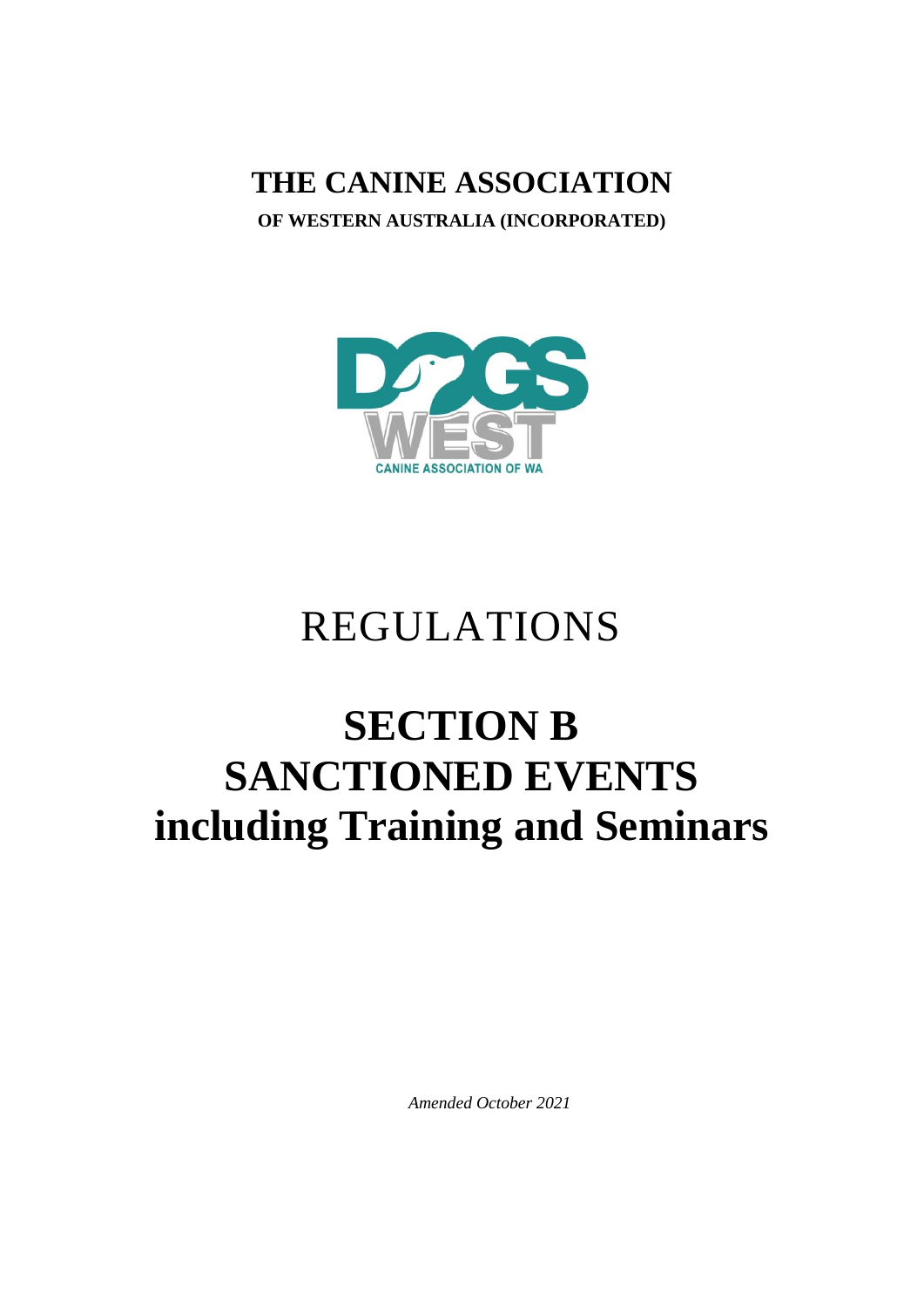# **SECTION B REGULATIONS**

# **INDEX** .................

| <b>GENERAL</b>                 |  |
|--------------------------------|--|
|                                |  |
|                                |  |
|                                |  |
|                                |  |
| Granting of Sanctioned Events: |  |
|                                |  |
|                                |  |
|                                |  |
|                                |  |
|                                |  |
|                                |  |
|                                |  |
|                                |  |
|                                |  |
|                                |  |

# **CONDUCT OF SANCTIONED EVENTS - PRIOR TO EVENT**

# CONDUCT OF SANCTIONED EVENTS - GENERAL

| Affiliated Body 23.1   |  |
|------------------------|--|
| Chief Steward $.23.2$  |  |
| Ring Control23.3       |  |
| Commencement Times23.4 |  |
| Heat Policy  23.4.4    |  |
|                        |  |

# **DISCIPLINARY**

Reserved  $31-35$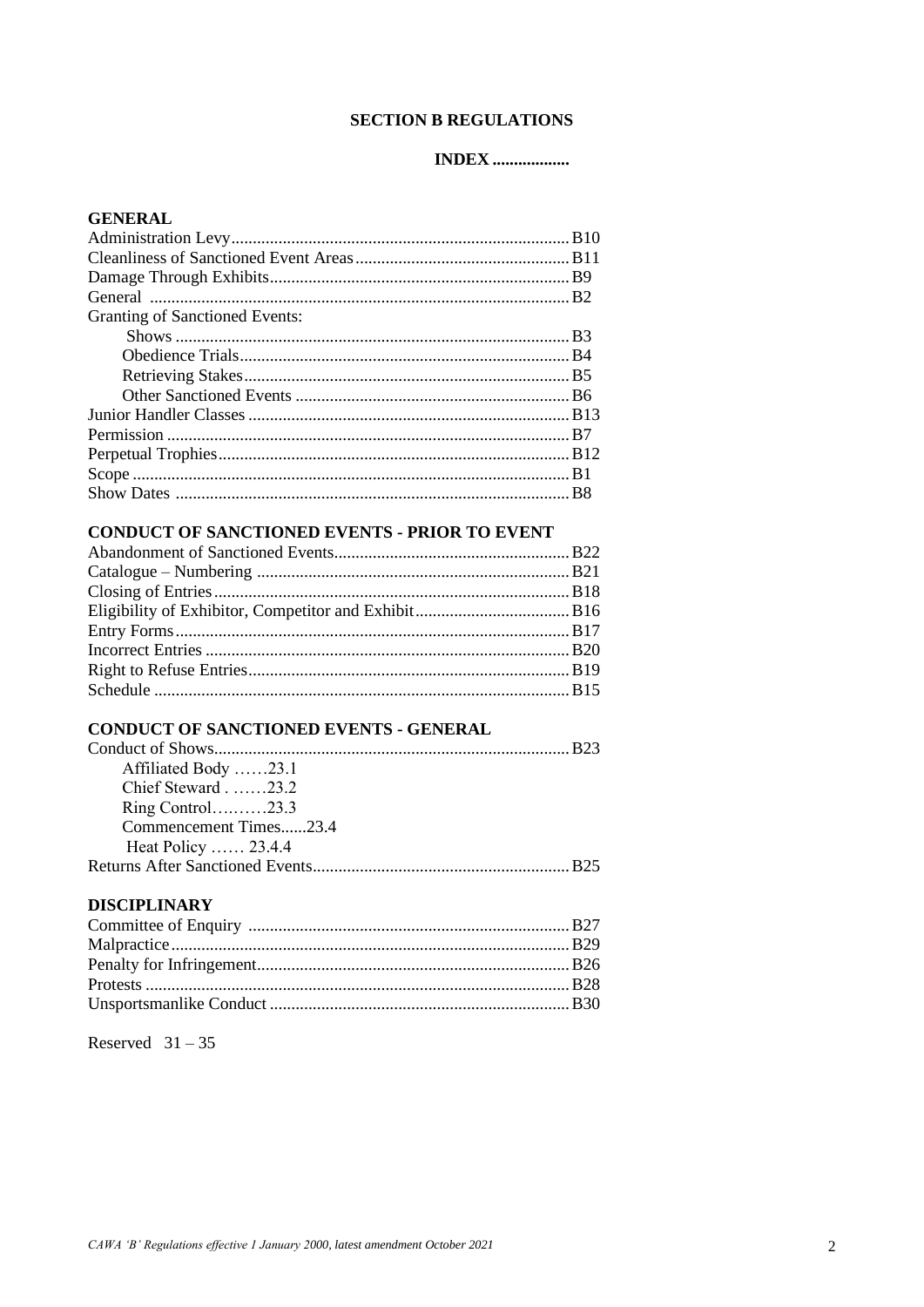# **JUDGES**

| Judges Appointments       |  |
|---------------------------|--|
|                           |  |
|                           |  |
|                           |  |
|                           |  |
|                           |  |
|                           |  |
| Judges Licence FeesB36.11 |  |
| Trainee Judges FeesB36.12 |  |
|                           |  |
|                           |  |
|                           |  |

**Any breach of the regulations in this section is an offence.**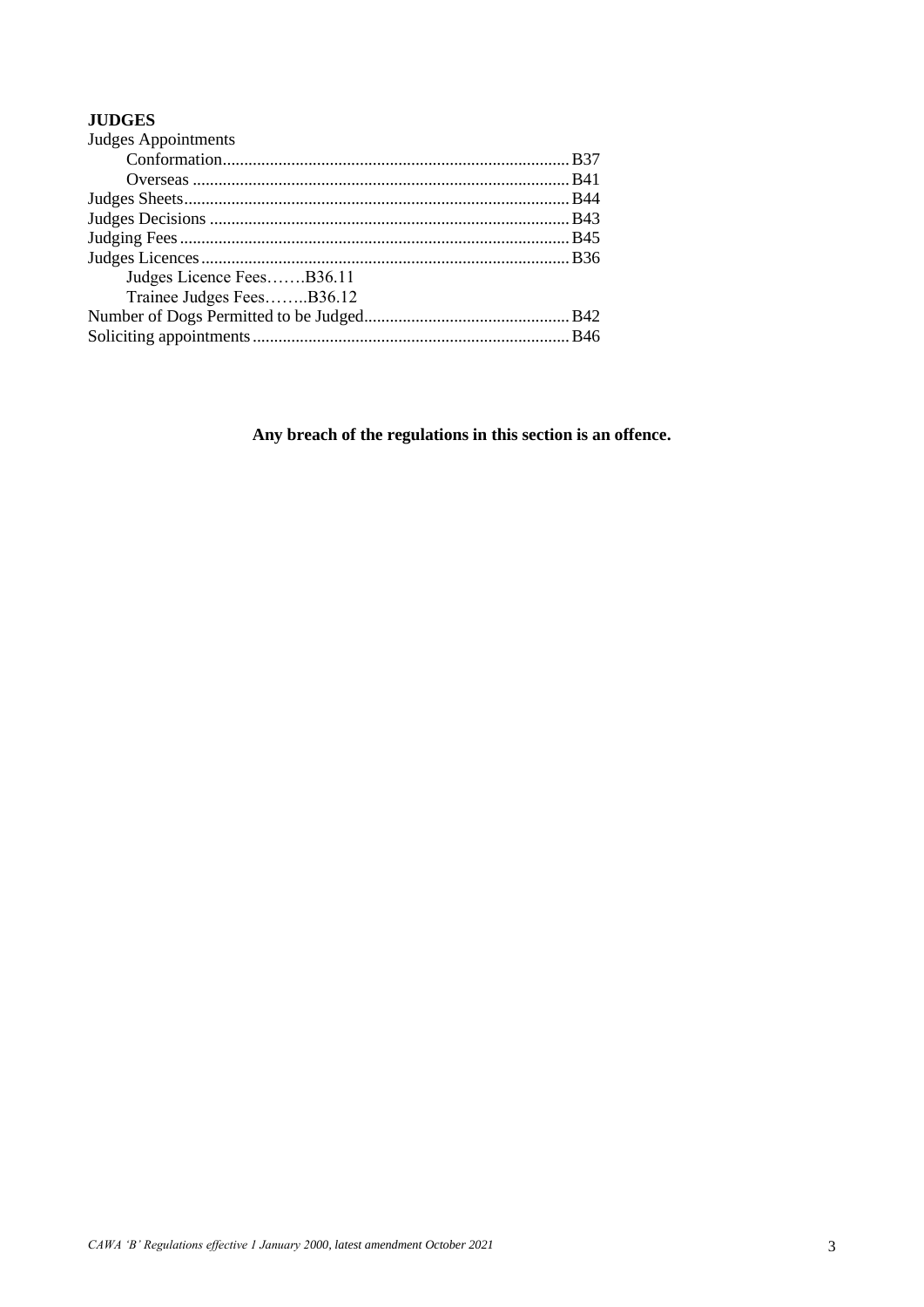# **REGULATIONS - SECTION B Applying to**

# **ALL SANCTIONED EVENTS Including Training, Seminars and the Dog Section of an Agricultural Society.**

To be read in conjunction with the relevant Section of the ANKC regulations.

# **ALL SANCTIONED EVENTS**

# **B1. SCOPE:**

- 1.1 Sanctioned Events must be conducted in accordance with the Rules and Regulations of the Canine Association of Western Australia (Inc).
- 1.2 Agricultural Show Dog Sections must be sponsored by an Affiliated Club or in special circumstances a committee approved by Governing Council and run in accordance with the Rules and Regulations of the Canine Association of Western Australia (Inc) and the Rules and Regulations of the Agricultural Society where they are not inconsistent with those of the Canine Association of Western Australia (Inc).
- 1.3 These regulations shall apply to all Sanctioned Events conducted in Western Australia and any affiliate or person (including spectators) taking part in such Sanctioned Events in any manner whatsoever shall be bound by these Regulations.

# **B2 GENERAL:**

Any matter affecting the conduct and management of a Sanctioned Event and not specifically provided for under these Regulations shall be decided by the Council, whose ruling shall be final and binding.

2.1 Sanctioned Event means- any type of event as recognised by the ANKC. It includes Training and Seminars performed by Affiliates. It does not include Members' Competition for which exhibitors must be members of the Club conducting the competition but need not necessarily be a member of the Association.

# **B3 GRANTING OF SANCTIONED EVENTS - CONFORMATION**

Affiliated Clubs may be granted the following number of Conformation Shows in any one year:

- 3.1 All Breeds Clubs a maximum of three Championship Shows and a minimum of one Open Show or Parade.
- 3.2 Group Clubs a maximum of two Championship Shows and a minimum of one Open Show or Parade.
- 3.3 Multiple or single Breed Clubs a maximum of two Championship Show and a minimum of one Open Show or Parade. **08/03**
- 3.4 Associate Affiliates a maximum of two sanctioned events subject to the approval of Governing Council.
- 3.5 Probationary Affiliates may be granted one Open Show/Parade.
- 3.6 There will be a maximum of four Charity Championship Shows per year.
- 3.7 There will be no further increase in the number of show dates available to Agricultural Societies within a radius of 400 km of Perth city centre and shall not exceed nine per year.
- 3.8 There will be no more than two Agricultural Society Shows granted on any one day within a distance of 250 km of Perth City Centre.
- 3.9 Permanently allocated club dates will be given priority over any Agricultural Society date allocation.
- **3.10** Distant Regional Clubs (over 400 kms from the Perth GPO) a maximum of five Championship Shows, including charity shows, per year. The conduct of an Open Show is optional. **09/05**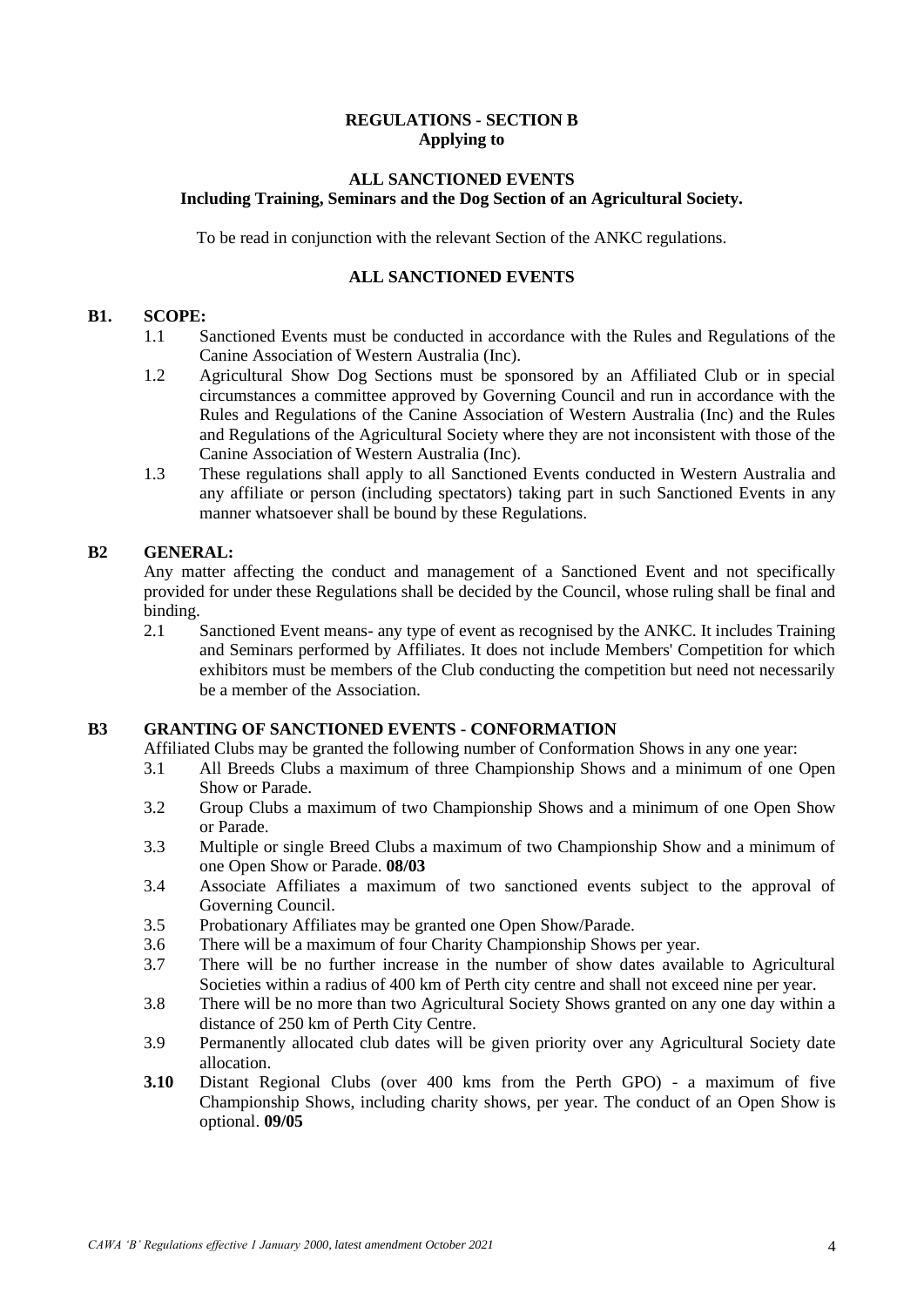- 3.11 Subject to availability on the Events Calendar, a club wishing to conduct more than the maximum number of Events listed in this regulation may apply for an additional Event Date if:
	- (a) it has met its obligations in relation to conducting the minimum number of shows or events as specified above
	- (b) the date requested is not a Grounds Free Weekend. **10/11**

# **B4 GRANTING OF SANCTIONED OBEDIENCE TRIALS:**

The number of Obedience Trials granted to any Club shall be reviewed annually.

## **B5 GRANTING OF SANCTIONED RETRIEVING STAKES:**

Retrieving Clubs may be granted a maximum of six All Age Stakes, six Restricted Stakes, and six Novice Stakes. There shall be no restrictions placed on the number of puppy stakes or beginners' tests in any one year.

# **B6 GRANTING OF OTHER SANCTIONED EVENTS:**

Any other Sanctioned Events, including seminars, may be granted at the discretion of the Council.

# **B7 PERMISSION:**

No affiliate shall hold or conduct any Sanctioned Event without permission having been granted by the Council. Any affiliate desiring to hold or conduct any Sanctioned Event or Members' Competition shall make application to the Administrative Officer of the Association in writing for a date to be approved by the Council. **10/02, 08/11.**

# **B8 EVENTS CALENDAR**

- 8.1 For the purpose of the allocation of Sanctioned Event dates, the year shall run from January to December in each year.
- 8.2 The Administrative Officer of the Association shall cause an Events Calendar to be published in the first 3 months of each year. 10/11
- 8.3 The Events Calendar shall show all Events over all disciplines that have been allocated an Event Date. 10/11
- 8.4 Every weekend of the year shall be numbered from the first complete weekend.
- 8.5 Specifically numbered weekends will be allocated to Clubs on a permanent basis.
- 8.6 Clubs may apply for the permanent dates allocated in the Events Calendar for the incoming year to be varied on application. Such applications must specify whether the variation is to be a temporary date change (ie only for a particular year) or whether it is a request for a permanent date change. 10/11
- 8.7 Any alterations to show dates, type of show, venue, etc, shall be notified in the "WA Canine News".
- 8.8 After 30 June in each year a Club may apply for additional Event Dates for the incoming year in accordance with Regulation 3.11. 10/11
- 8.9 The Administrative Officer will have an absolute discretion to consider an event request or change outside of the guidelines set out in the Regulations where the Club makes an application in writing setting out the reasons for the request and the reasons why such request was not made in accordance with the Regulations. 10/11

## **B9 DAMAGE THROUGH EXHIBITS:**

Nobody conducting a Sanctioned Event shall be responsible for any accident or injury that may be caused to or by any exhibit, and it is a condition of entry that each exhibitor shall hold such body harmless and shall indemnify such body against any legal proceedings arising from such accident or injury.

## **B10 ADMINISTRATION LEVY: 03/11**

10.1 A levy as determined by Council annually, shall be raised on all entries at sanctioned events for which an entry fee is charged. Notification of any raise in the levy must be advised to all Clubs prior to applying the charge.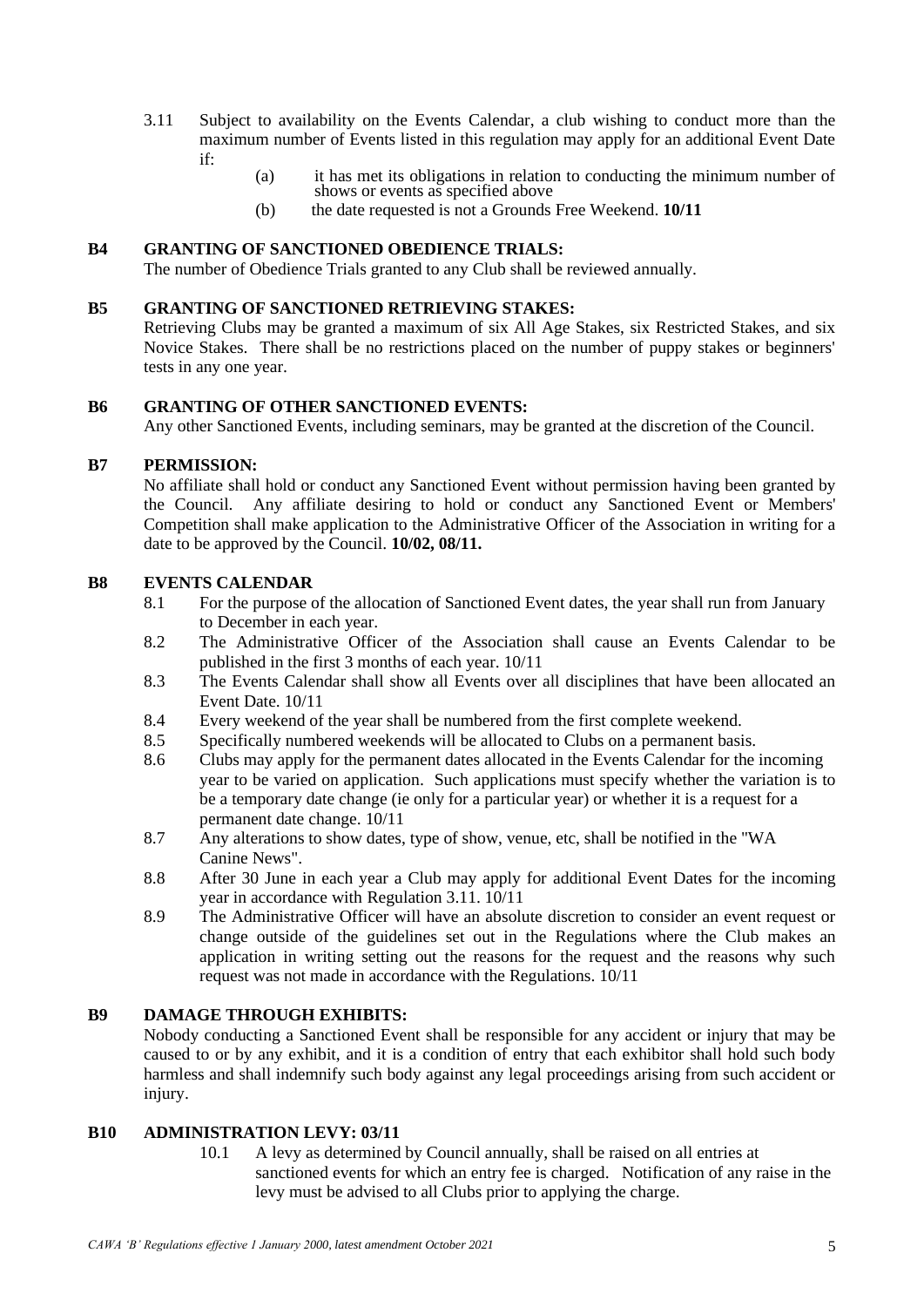- 10.2 Country Clubs shall pay a reduced Administration Levy as determined by Council annually under the same conditions as in Regulation 10.1.
- 10.3 The definition of country events in relation to the Administration Levy be determined as an event more than 400 kms from the Perth GPO i.e. remote country sanctioned events. (**05/03, 09/04 03/11)**

# **B11 CLEANLINESS OF SANCTIONED EVENT AREA:**

- 11.1 Exhibitors shall be responsible for removal of all droppings, hair and any other untidiness and be liable for any damage caused by his dog/s anywhere on the Association's grounds or anywhere in the precincts of a sanctioned event which is not being held on the Association's grounds.
- 11.2 Members shall be responsible and liable for any littering of and/or damage to Association property caused by themselves, their handlers, their family members or guests.
- 11.3 Members shall be responsible and liable for any littering and/or damage to property anywhere in the precincts of a sanctioned event caused by themselves, their handlers, their family members or guests.

# **B12 PERPETUAL TROPHIES**

- 12.1 Where a perpetual trophy is donated to the Association and if accepted by the Association, it shall immediately become and remain the property of the Association.
- 12.2 When a perpetual trophy is accepted the Association reserves the right to word the rules and/or conditions relating to it.
- 12.3 When a perpetual trophy is awarded, it shall be presented to the winner on the day but shall remain at all times in the custody of the Association and displayed as directed by Governing Council.

## **B13 JUNIOR HANDLER CLASSES:**

- 13.1 All Junior Handler Competitions are to be conducted in accordance with the ANKC Ltd Junior Handler Regulations Part 15 and the Dogs West Junior Handler Competition Domestic Rules. **[09/10, 01/13, 07/15]**
- 13.2 WORKING WITH CHILDREN check Junior Handler Judges All Junior Handler Judges are required to have a valid Working with Children Check. Effective from  $1<sup>st</sup>$  January 2018. (10/17)

Reserved 14.

## **CONDUCT OF SANCTIONED EVENTS - PRIOR TO EVENT**

## **B15 SCHEDULE:**

- 15.1 A complete draft of the proposed schedule including the date of the event and closing of entries, classes, prizes, and the name/s of the contracted judge/s shall be submitted to the Administrative Officer for approval at least four (4) months prior to the date of event. The schedule must be approved prior to being printed and circulated**. 09/02,10/02, 03/04, 06/05, 08/11.**
- 15.2 The commencement time for the event must be included in the schedule along with such other arrival and/or judging times as considered necessary by the Club. Alternatively, notification of the date and the newspaper in which an advertisement will be placed must be included in the schedule.
	- 15.2.1 Conformation all sanctioned events, held in the metropolitan area, must not commence prior to 6pm during the months of January to March inclusive. **03/03, 02/05, 05/08, 10/09, 07/13**
	- 15.2.2 Performance all sanctioned events held in the metropolitan area, during the months of November to March, cannot commence prior to 6 pm, or in the case of dawn trials, must be completed no later than 10.30 am. **02/05**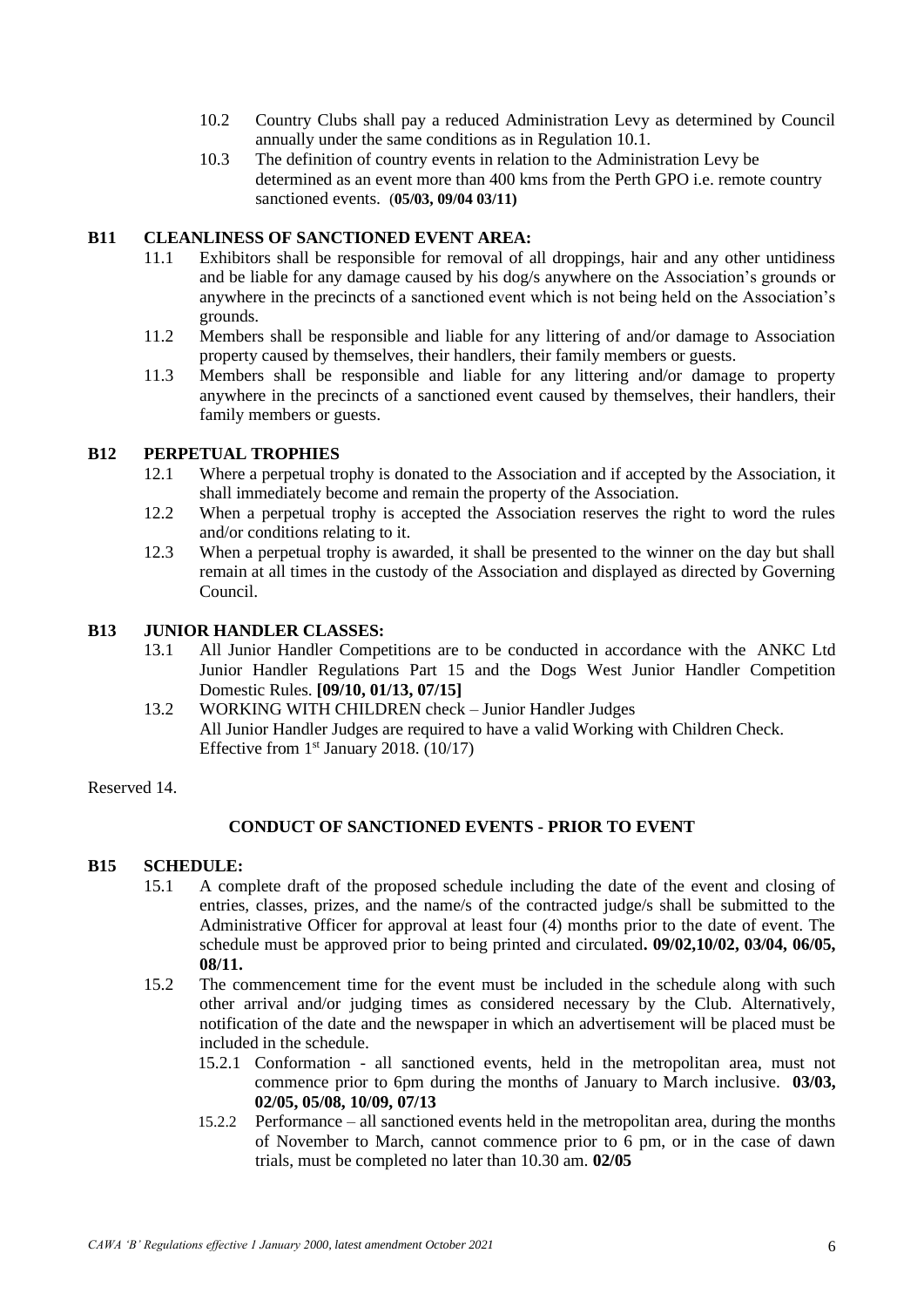- 15.3 Where a Club wishes to make any special requirement of the exhibitors, this must be stated on the schedule.
- 15.4 Where there is a possibility of a reserve judge being required, the reserve judge's name must appear on the schedule.
- 15.5 Where a Reserve Judge has not been nominated and the need becomes apparent after entries close, approval must be obtained from Council.
- 15.6 Where the club wishes to reserve the right to reallocate breeds among the named judges on the schedule this must be stated on the schedule and in such a case an exhibitor will not be entitled to refund of entry fee. (B22 refers).
- 15.7 Order of judging must be stated.
- 15.8 All sanctioned events must be advertised in the Association's journal. Single Breed, Multi Breed and Remote Country Clubs may publish the minimum of a show/event advice. In the case of a show/event advice minimal information will be published. Retrieving, Field, Herding, Dances with Dogs and Tracking Clubs are exempt from this requirement, notification of those events are to be included in club notes. **03/03, 06/03**
- 15.9 The schedule is to be posted to all financial members of the Club at least fourteen days before the closing date of entries or published in the edition of the WA Canine News, which will be delivered to members at least 14 days before the closing date of entries.
- 15.10 All Show Schedules received after 1 January 2001, by an ANKC Member Body for a Championship Show that will be conducted on the same date/s and within 450 kilometres of a National Show MUST acknowledge, in their schedule that No Challenge Certificates will be offered for the Breed/s covered by the National Show. **09/00**

# **B16 ELIGIBILITY OF EXHIBITOR, COMPETITOR AND EXHIBIT**

Exhibits to be eligible for competition must comply with the following regulations:-

- 16.1 All dogs entered in a Sanctioned event must be registered with and owners/part owners be financial members of a Member Body affiliated with the Australian National Kennel Council Ltd or in accordance with Regulation R09 and ANKC Part 6 Section 3. **10/17**
- 16.2 In order to enter for any Sanctioned event in Western Australia, owners/part owners normally resident in Western Australia must be financial members of the Canine Association of Western Australia (Inc).
- 16.3 That all Member Bodies of the ANKC Ltd shall grant reciprocal rights to a financial member of a Member Body in regard to the sole ownership of a dog that resides in another state for exhibition and competition purposes without requiring the dog to be transferred to a resident of that member body.

The registered owner(s) of the dog must submit a Letter of Authority to the relevant Member Body authorising the handler, who shall be a financial member of that State's Member Body, to complete entry forms and to be responsible for the dog whilst it is in that state. **12/14**

- 16.4 No dog may be entered in a show unless it is registered and/or transferred to the owner before 5.00 p.m. on the Monday, the closing date of that particular show. It is the owner's responsibility to verify that the transaction has been effected.
- 16.5 16.5.1 Conformation Events Proprietary Interest
	- 16.5.1.1 No person shall enter or exhibit a dog in any sanctioned conformation exhibition at which a judge who is a member of the competitor's immediate family, or who resides at the same address, or who has had a proprietary interest in such dog whether solely or in partnership is scheduled to officiate.
	- 16.5.1.2 A person may not enter, exhibit or handle under a judge officiating at a conformation show where:
		- a. The person is a member of the judge's family and/or resides at the same address as the judge.
		- b. The judge has or has had any proprietary interest in a dog or dogs solely or in partnership with the member within a period of **12** months prior to the conformation show.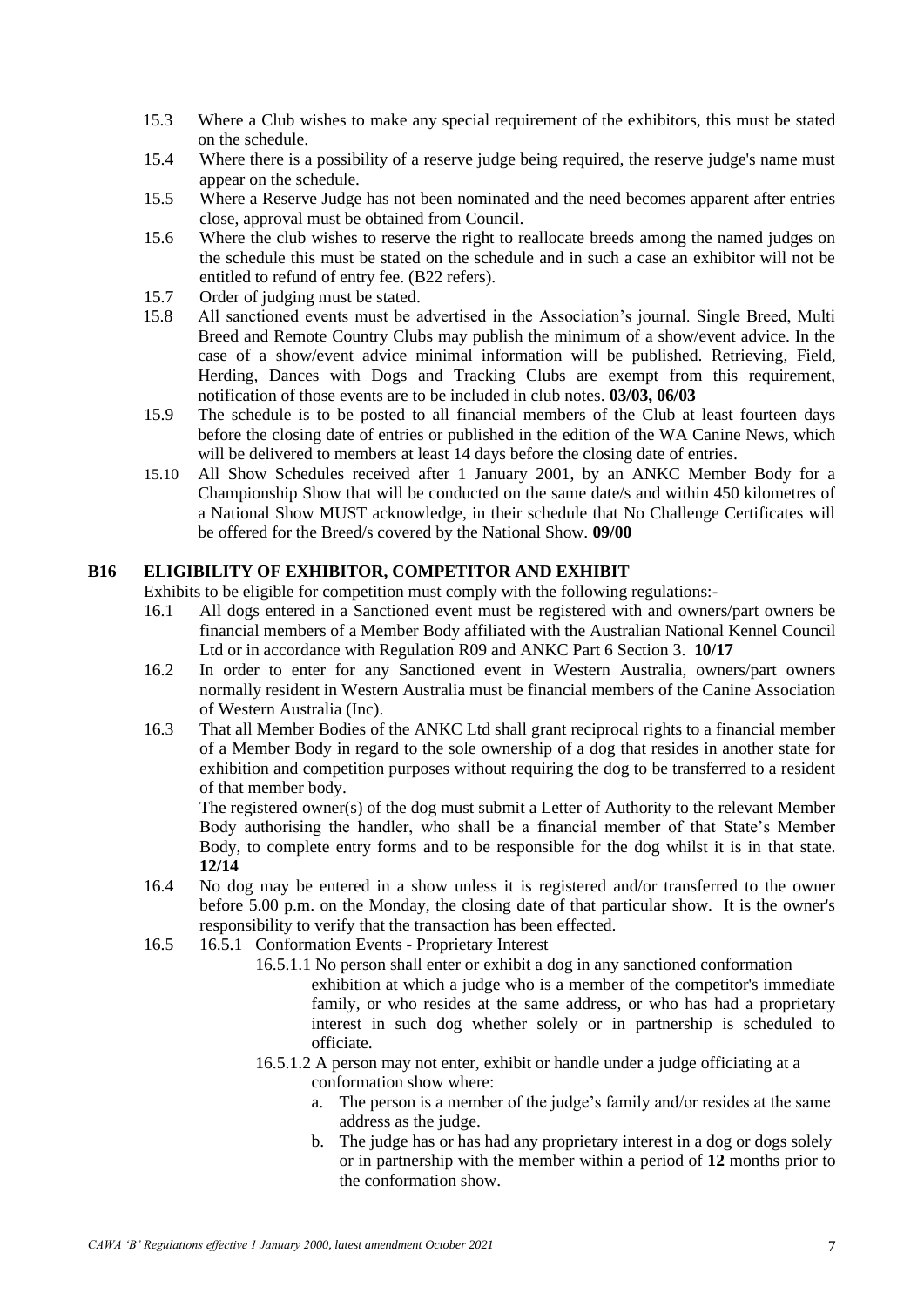- c. Where the judge has handled any dog owned, leased or part leased by the person within a period of **12** months prior to the conformation show. *(suspended until 30 June 2022)*
- d. The person has handled any dog owned or part owned or leased, or part leased by the judge in a period of **12** months prior to the conformation show. *(suspended until 30 June 2022)*
- e. The person has accommodated the judge or been accommodated by the judge within a period of **12** months prior to the conformation show or intends to accommodate the judge within **24** hours after the conformation show
- f. The judge has trained or groomed for reward, for gift or favour a dog owned, or part owned, leased or part leased by the person in a period of **12** months prior to the conformation show *(suspended until 30 June 2022)*
- g. The dog was bred by the judge or the judge's family.
- h. Either the exhibitor or the judge has used a stud dog belonging to the other within the last **6** months **(ANKC 07/20, 05/20)**
- 16.5.2 All Performance Events (**01/17)**

Judges may not judge any dog in a Sanctioned Event in the class they are officiating that is owned or part-owned or leased or part-leased by that Judge, or a dog owned or part-owned or leased or part-leased by any other person normally resident in the same household as that Judge, or a dog residing in the same household as that Judge.

- 16.6 Male dogs over six (6) months of age, except those entered in Neuter and Veteran Class, must be entire to be exhibited in a Sanctioned Conformation Show. **05/08**
- 16.7 Eligibility of Non-Entire Dogs to Compete
	- 16.7.1 A dog which is not entire may compete in Performance events.
	- 16.7.2 Where a dog has had one testicle removed for any reason which cannot be considered hereditary the owner may apply to be allowed to show and/or breed with the dog in accordance with Regulation R17. The Certificate, if accepted by the Association, should be produced to the Chief Steward, prior to the dog being judged, who will then complete the necessary form and advise the judge accordingly. **04/17**
- 16.8 No exhibit which, in the opinion of the Chief Steward, is totally blind, totally deaf or is suffering from any contagious or infectious disease or which has been prepared for exhibition in contravention of these rules or the regulations made by Council shall be eligible to compete in a sanctioned event.
- 16.9 Qualifications of exhibits for entry to a Sanctioned conformation events shall be as at 5pm the day prior to commencement of the event. **01/21**
- 16.10 Qualifications of exhibits for entry to a Retrieving, Field or Tracking Trial shall be as at the date of the Trial. **06/15**
- 16.11 All dogs entered in any Sanctioned event must have been vaccinated against distemper, Parvo Virus and hepatitis and must not have been exposed to the risk of any infectious or contagious diseases within three months prior to the date of the show. Signing the Exhibitor's Declaration shall indicate acceptance of this condition of entry. **(12/15)**
- 16.12 Handlers of all exhibits at CAWA Sanctioned Events must be financial members of an ANKC member body. **01/08, 11/08**
- 16.13Competing handlers at all Sanctioned Events must wear the correct number for the exhibit while exhibiting or competing. The number must be visible and worn on the exhibitors left hand side. **05/09**

## **B17 ENTRY FORM:**

- 17.1 Every person entering a dog shall complete and sign an Entry Form in accordance with the provisions thereon.
- 17.2 Every person, when lodging an entry form, must sign the Exhibitor's Declaration, which shall read as follows –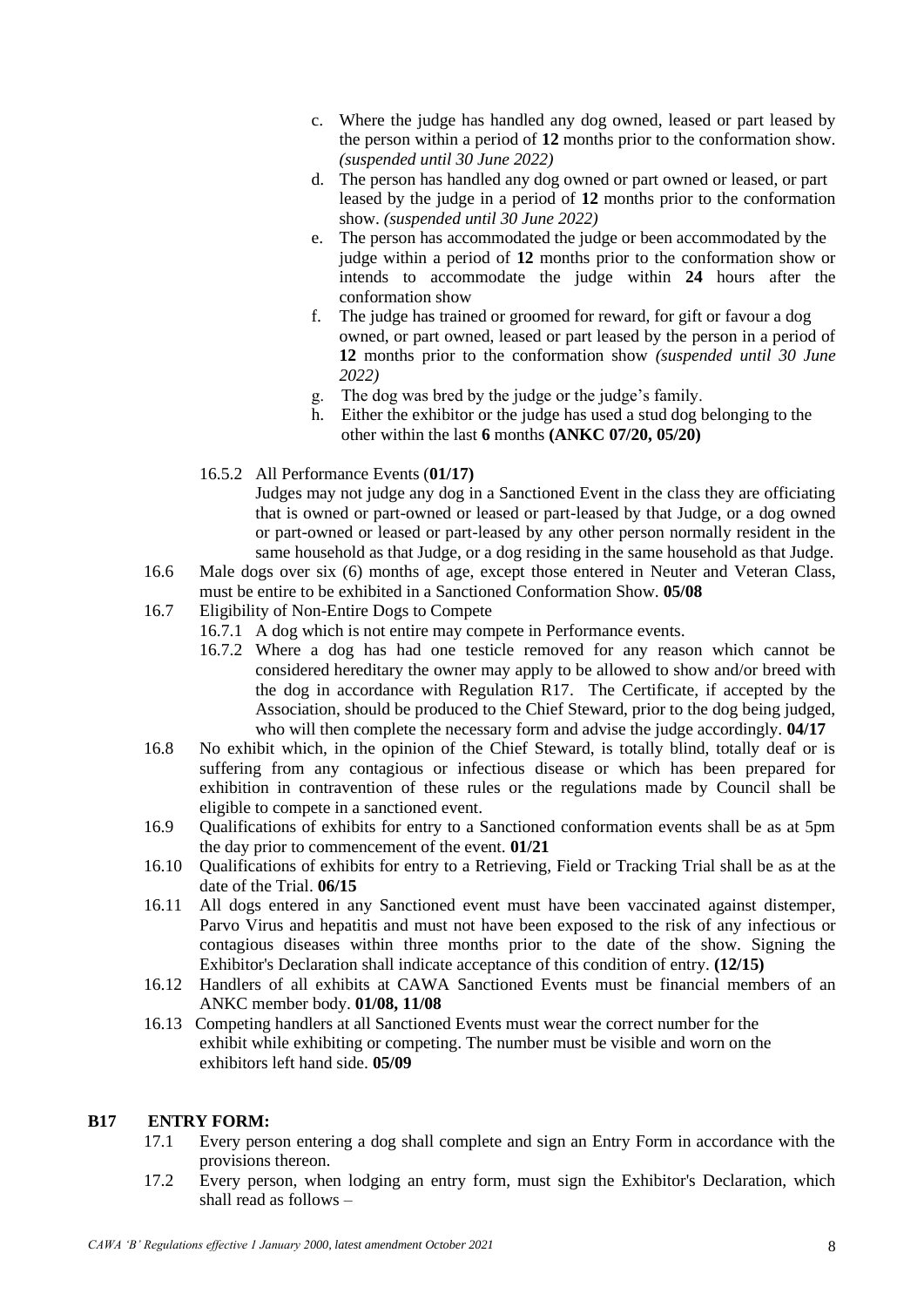*I hereby apply to enter the foregoing exhibit in terms of and upon the conditions set out in the Association's Regulations, by which I agree to be bound, and I hereby certify to the correctness of the particulars endorsed herein.*

*I certify that this exhibit has not within the said period of three months been in premises affected with Distemper, Canine Hepatitis, Parvo Virus or any other contagious disease and is currently vaccinated in accordance with current AVA vaccination policies.(BOD 10/15)*

- 17.3 In completing an entry form the precise detail as is recorded on the Certificate of Registration shall be included on the entry form.
- 17.4 It shall be permissible for a person other than the registered owner to fill in the particulars on such entry forms so long as that person signs such forms after satisfying himself that the entries thereon are correct and in accordance with the wishes of the registered owner.
- 17.5 In the case of joint and multiple ownership one signature will be accepted on entry forms unless all parties involved notify the Association in writing that all signatures are required. The practice of accepting one signature will be terminated by any one of the parties by notifying the Association in writing.
- 17.6 Except where the National Committee of a discipline has agreed the design of a different entry form, that form shall be used for all entries within that discipline by all affiliates of Member Bodies. In the case of Agility and DWD trials, a different form has been designed and agreed to by the ANKC Ltd and should be utilised by all **11/07**

# **B18 CLOSING OF ENTRIES:**

- 18.1 Entries for all Sanctioned Events may close at a minimum of two weeks and up to a maximum of four weeks (Monday 5.00 p.m.) prior to the sanctioned event weekend. Clubs may not exceed these limitations without prior approval of Council.
- 18.2 Postal entries for sanctioned events shall be accepted by a club provided they are postmarked with the date inclusive of the advertised closing date.

#### **B19 RIGHT TO REFUSE ENTRIES:**

- 19.1 The Committee of an affiliated club shall have the right to refuse the entry or entries submitted by any exhibitor.
- 19.2 Any exhibitor so penalised shall be notified within three days of the closing date of entries of the sanctioned event concerned. The exhibitor shall have the right of an appeal to Council within seven days of receiving the notice.
- 19.3 Should any member offend at a sanctioned event or otherwise and it is considered by the Club that it would be justified in refusing a future entry or entries. the offending member is to be notified immediately after the decision has been taken.
- 19.4 Entries may be refused if not made out in accordance with the rules of the Canine Association of WA.

# **B20 INCORRECT ENTRIES**

- 20.1 Dog entered in class for which it is ineligible. When it is found before the class has been judged that a dog has been entered in a class for which it is ineligible, it shall be transferred to the lowest age class for which it is eligible or, in the case of Trials, to its appropriate class.
- 20.2 A dog that is exhibited in a class for which it is ineligible shall be disqualified as having been misrepresented and shall forfeit all awards gained at that Sanctioned Event.
- 20.3 It is the owner's responsibility to see that all dogs are entered in their correct class.

# **B21 CATALOGUES**

- 21.1 Catalogues are not to be made available prior to one hour before the advertised start time of a conformation show. Royal shows and cluster shows' catalogues may be released one hour prior to the first day or the first show.
- 21.2 In Agility and Obedience events a dog will be allocated a separate competitor number for each class in which it is entered.
- 21.3 An affiliate must retain a copy of the entry forms for a minimum of three (3) months.
- 21.4 An affiliate must retain a marked catalogue and records for the event for a minimum of twelve (12) months. **(05/20)**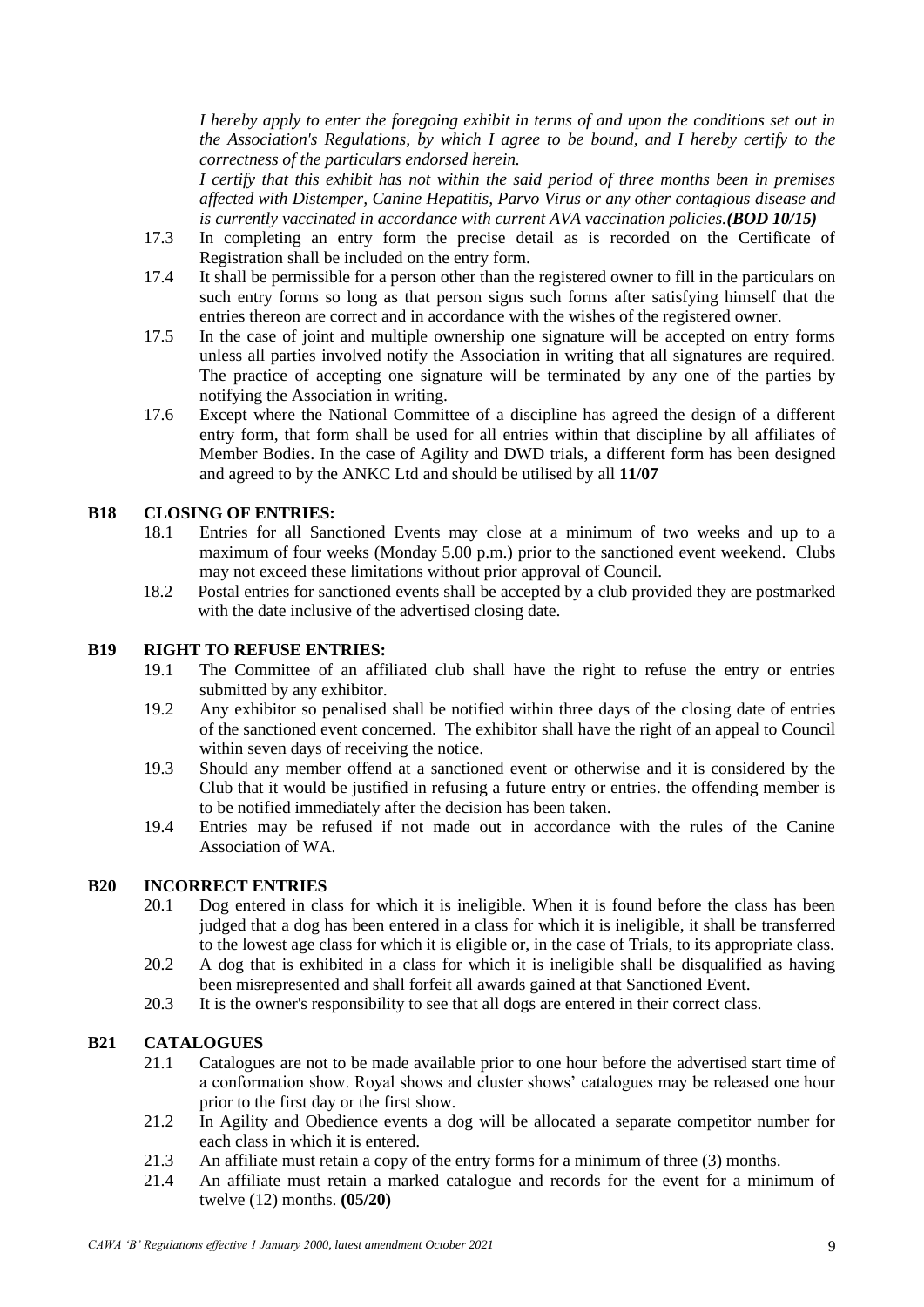## **B22 ABANDONMENT OF SANCTIONED EVENT OR CHANGE OF JUDGE:**

- 22.1 If, for any reason, a Sanctioned event cannot be held it may be cancelled or postponed with the approval of the Council.
- 22.2 If, for any reason, a judge is unable to officiate at a Sanctioned event, the club may request approval of Council to cancel the Sanctioned event or use a substitute judge.
- 22.3 Any changes to judge(s) must be advised to exhibitors as soon as the Clubs (including Royal Shows) are made aware of these changes.
- 22.4 Where, for any reason, a club substitutes a judge for a judge named in the schedule, any exhibitor has the right to withdraw his entry and a refund of all entry fees paid shall be made if requested except where the provisions of Regulations B15.6 applies.
- 22.5 No classes at any Sanctioned event may be amalgamated or cancelled after approval of the schedule without approval of the Council.

# **CONDUCT OF SANCTIONED EVENTS - GENERAL**

# **B23 CONDUCT OF SANCTIONED EVENTS:**

- 23.1 All Sanctioned Events must be conducted by an affiliated body.
- 23.2 The Chief Steward:
	- 23.2.1 Is to be not less than eighteen (18) years of age, and must be a financial member of Canine Association of Western Australia.
	- 23.2.2 Is directly responsible to Governing Council for the proper conduct of the Sanctioned Event in accordance with the Rules and Regulations of the Association.
	- 23.2.3 The Chief Steward shall be responsible to the Sanctioned Event Committee for the conduct of the event according to the Schedule and their directions subject to 23.2.2 above
	- 23.2.4 Chief Stewards may not handle any dog in a Sanctioned Event or judge in any capacity (including Reserve Judge) at which they are officiating. This regulation is to be applied at all metropolitan events; it is preferable but not mandatory at events outside a radius of 90 kilometres of the Perth City Centre.
- 23.3 Ring Control
	- 23.3.1 At the time of judging no person shall be allowed in the judging ring save the judge, the properly appointed steward or stewards, the exhibitor or his deputy, with each dog, or other persons authorised by the Chief Steward.
	- 23.3.2 The handler of any exhibit in the Show Ring may not be replaced by a handler from outside the ring during the period of judging except with the permission of the Chief Steward (or in his absence the Ring Steward) and with the approval of the judge.
	- 23.3.3 Wearing of identification. Any form of identification, whether of name, office or position, may not be worn whilst competing in any Sanctioned event.
	- 23.3.4 Footwear. All exhibitors must wear appropriate footwear when exhibiting their dogs. Thongs, scuffs, metal spiked shoes or bare feet are not considered appropriate.
	- 23.3.5 First call will be for the breed and the class and the number Second call will be for the class and number Third call for the exhibit number Should an exhibitor not be present as the class enters the ring, the exhibit will be disqualified. It is the responsibility for the exhibitor to respond to their call and to be present with their exhibit and ready when their class enters the ring. **(05/10)** Any exhibit, which is not present when the class enters the ring, shall be marked absent by the Ring Steward.
	- 23.3.6 Responsibility. Notwithstanding the foregoing, it shall always be the responsibility of the exhibitor to be present when the class enters the ring.
	- 23.3.7 Absentees From Judging: A judge shall not re-judge any class because of the absence from the judging ring of any exhibit at the time of judging that class.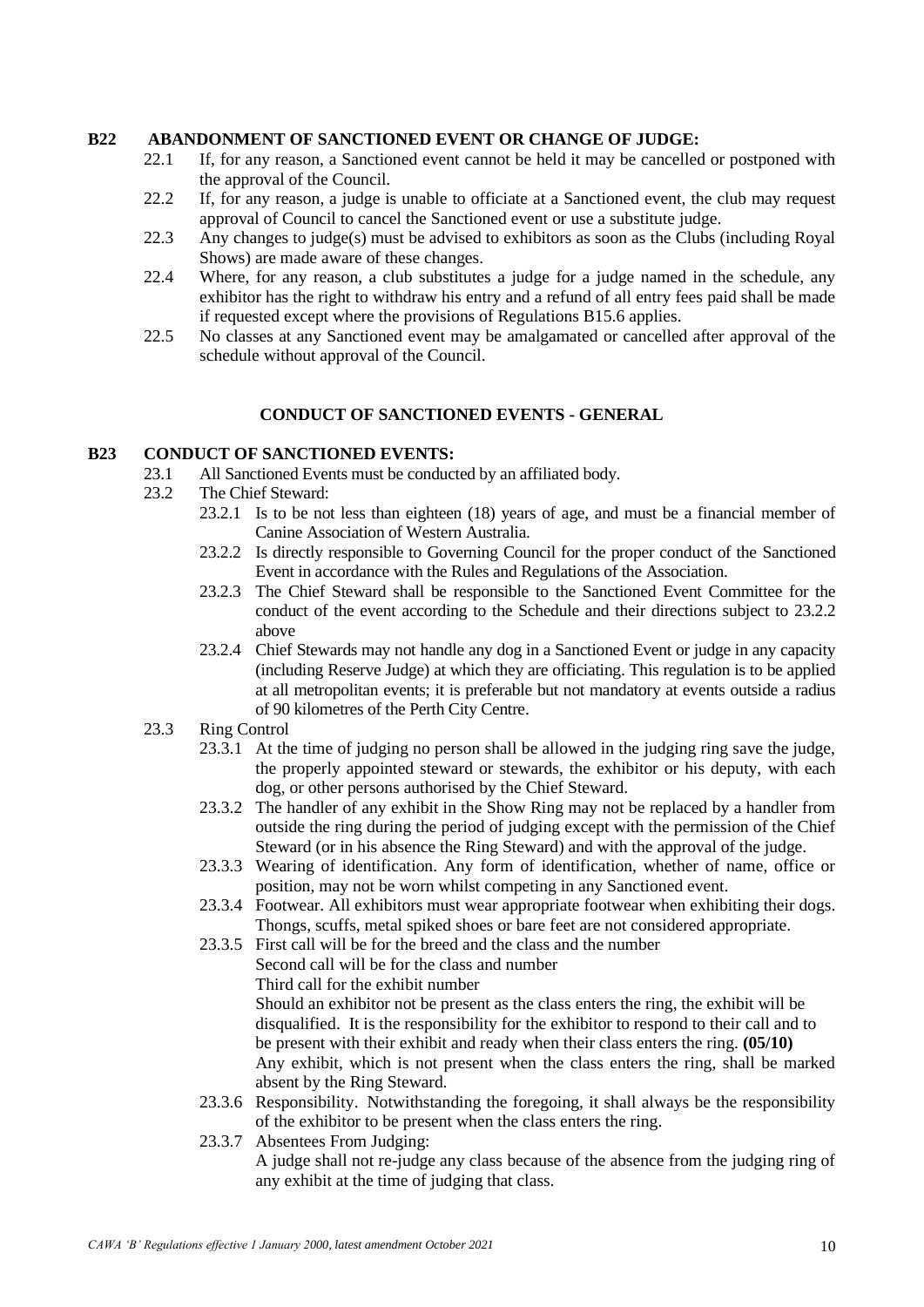## 23.4 Commencement Times

All sanctioned events (including training, seminars and the like), held in the metropolitan area:

- 23.4.1 Conformation all sanctioned events, held in the metropolitan area, must not commence prior to 6pm during the months of January to March inclusive.. **03/03, 02/05, 05/08, 10/09, 07/13**
- 23.4.2 Performance between 1 November and 31 March (inclusive), must not commence prior to 6pm or in the case of dawn trials, must be completed by no later than 10.30 am.
- 23.4.3 Between 1 April and 31 December (inclusive), may be held at any time nominated by the respective club. **02/13, 07/13**
- 23.4.4 Heat Policy

EXTREME HEAT: Conformation Only for Events scheduled in the Metropolitan area for the months April to December.

Where the Bureau of Meteorology - W.A. ("BOM") forecast at the website (http://www.bom.gov.au/wa/forecasts/perth.shtml?ref=hdr) which is two days before the scheduled commencement time of the show is forecast to be 35 degrees Celcius or higher for the date of the show, the following will apply:

- 1. The Show committee conducting the event must make a decision to either
	- a) Start the event at no later than 8.00am OR
	- b) Start the event at no earlier than 6.00pm<br>c) Cancel the event.
	- Cancel the event.

This decision must be made no later than 36 hours prior to the scheduled commencement time of the event.

- 2. This decision which is taken in accordance with Point 1 must be made available to exhibitors within four hours by every possible means of communication - i.e. uploading the information onto the DogsWest website, electronic media, verbal telephone communication etc.
- 3. All Schedules to be published relating to the months April to December must have the advice "Regulation B23.4.4 applies". If the heat policy is enforced no refund of entry fees will apply. **(09/21)**
- 4. It is the responsibility of an exhibitor to check two days prior to the event that the http://www.bom.gov.au/wa/forecasts/perth.shtml?ref=hdr forecasted temperature for the day is in accordance with these rules.

Effective for shows from 1st April 2015. **09/14**

## 23.5 Ring Allocations

The final ring allocation will be determined by the Administrative Officer, in consultation with the groundsman, taking into consideration the current weather conditions, club and/or working party requests and any other factors deemed relevant by Dogs West. Clubs and/or working parties will be advised of any changes to requested ring allocations via e-mail.

## **B25 RETURNS AFTER SANCTIONED EVENTS:**

25.1 Secretary's Returns:

The Secretary of each and every Sanctioned Event shall within ten (10) days of the conclusion of each Sanctioned Event forward a marked catalogue showing awards and scratchings to the Administrative Officer of the Association.**10/02, 08/11.**

25.2 Payment of Accounts: The Treasurer of any Club conducting any event shall forward payment to the Administrative Officer of the Association within one month of receipt of the Association invoice detailing expenses incurred by the Club in relation to such event. **10/02, 08/11.**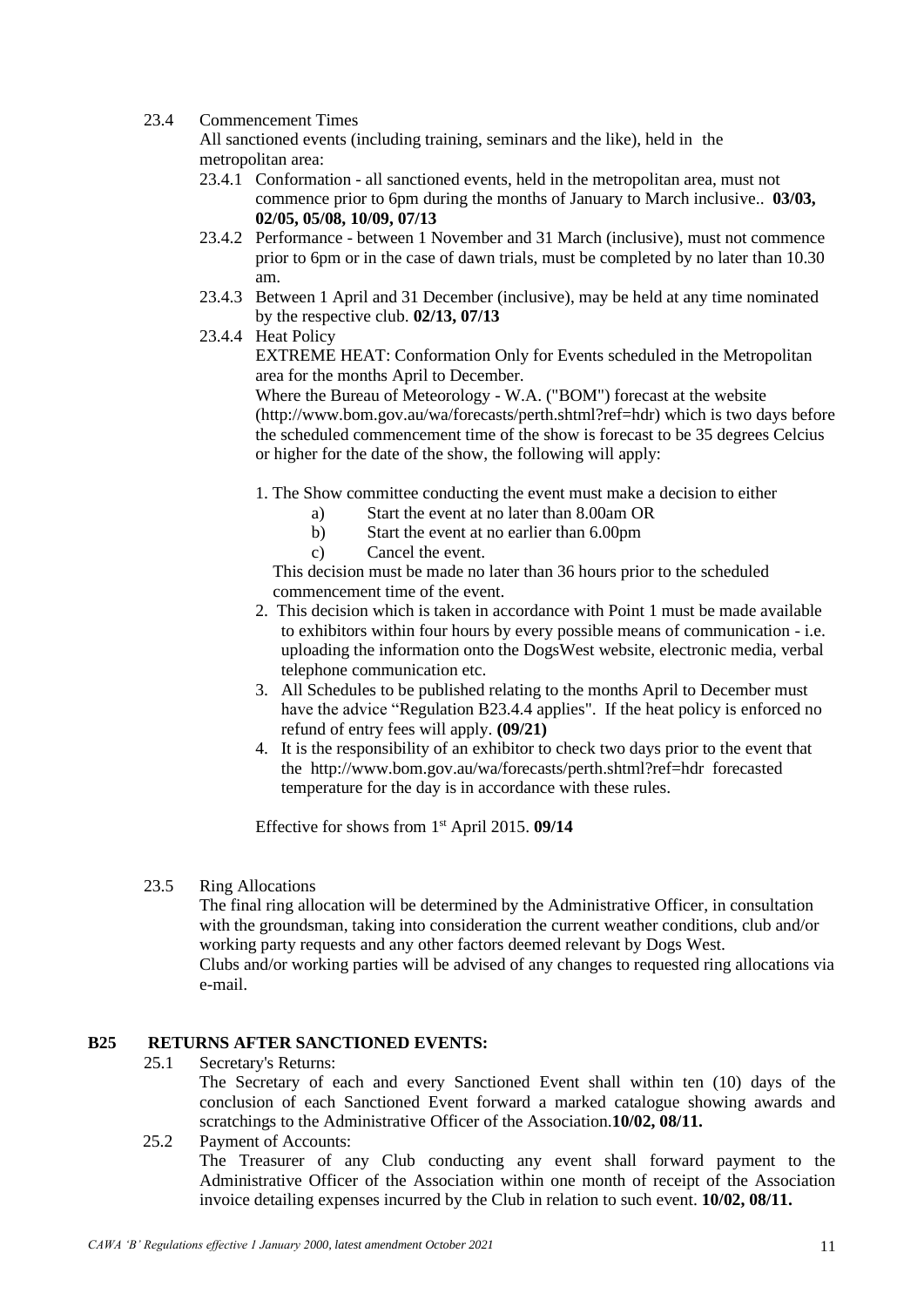- 25.3 Chief Steward's Report:
	- 25.3.1 The Chief Steward of each and every Sanctioned Event shall write a Report on the conduct of the event which shall include, where applicable -
		- 25.3.1.1 Commencement and finishing times
		- 25.3.1.2 Protest as prescribed in Regulation A71.1. (including a copy of the written findings of the Committee of Enquiry which also has been handed to the person submitting the Protest and the Defendant)
		- 25.3.1.3 Accidents
		- 25.3.1.4 Misdemeanours
		- 25.3.1.5 Aggressive Dogs
		- 25.3.1.6 Non-entire Dogs
		- 25.3.1.7 Any other incident worthy of comment
	- 25.3.2 The Chief Steward shall forward his Report direct to the Administrative Officer of the Association as soon as possible but no later than ten (10) days after the conclusion of the event except that any matter dealt with by the Committee of Enquiry and referred to the Association shall be subject to Regulation A61.1 and should be in the hands of, or posted before close of mail to the Administrative Officer of the Association by the second working day following the show. 10/02, **06/07, 08/11.**
	- 25.3.3 The Chief Steward shall forward a copy of his Report to the Secretary of the Club conducting the event no later than ten (10) days after the conclusion of the event.

#### **DISCIPLINARY**

#### **B26 PENALTY FOR INFRINGEMENT:**

The Council shall have the power to impose a fine on any exhibitor, competitor, committee, Secretary or Chief Steward of a Sanctioned Event who may have broken these Regulations or any one of them in the conduct of a Sanctioned Event.

## **B27 COMMITTEE OF ENQUIRY:**

Shall be constituted in accordance with Regulation A 60 and is repeated for reference as follows:

- 60.1 At Shows
	- 60.1.1 A Committee of Enquiry of not less than three (3) shall be appointed by the Club Committee before each Sanctioned Event.
	- 60.1.2 The Chief Steward shall be the Chairman of the Committee of Enquiry.
	- 60.1.3 Any person officiating as a judge at a fixture shall not be eligible to be a member of the Committee of Enquiry at that event, but may be consulted should the need arise.
- 60.2 At Trials and Tests
	- 60.2.1 The Committee of Enquiry shall consist of the Chief Steward who shall be the Chairman, and two others at least one of whom, wherever possible shall be a licensed Judge.
	- 60.2.2 A judge officiating on the day at that Trial or Test is eligible to be a member of the Committee of Enquiry provided that he/she was not directly involved nor was judging the class in which the alleged incident took place.

### **B28 PROTESTS, DISPUTES AND OTHER REPORTED INCIDENTS:**

28.1 All protests, disputes or other reports must be made in writing and lodged with the Chief Steward at the sanctioned event concerned accompanied by one hundred (100) dollars, within one hour of the incident, except that reports of aggressive dogs lodged in accordance with Regulation A55.1 does not require a fee. **9/00, 02/05**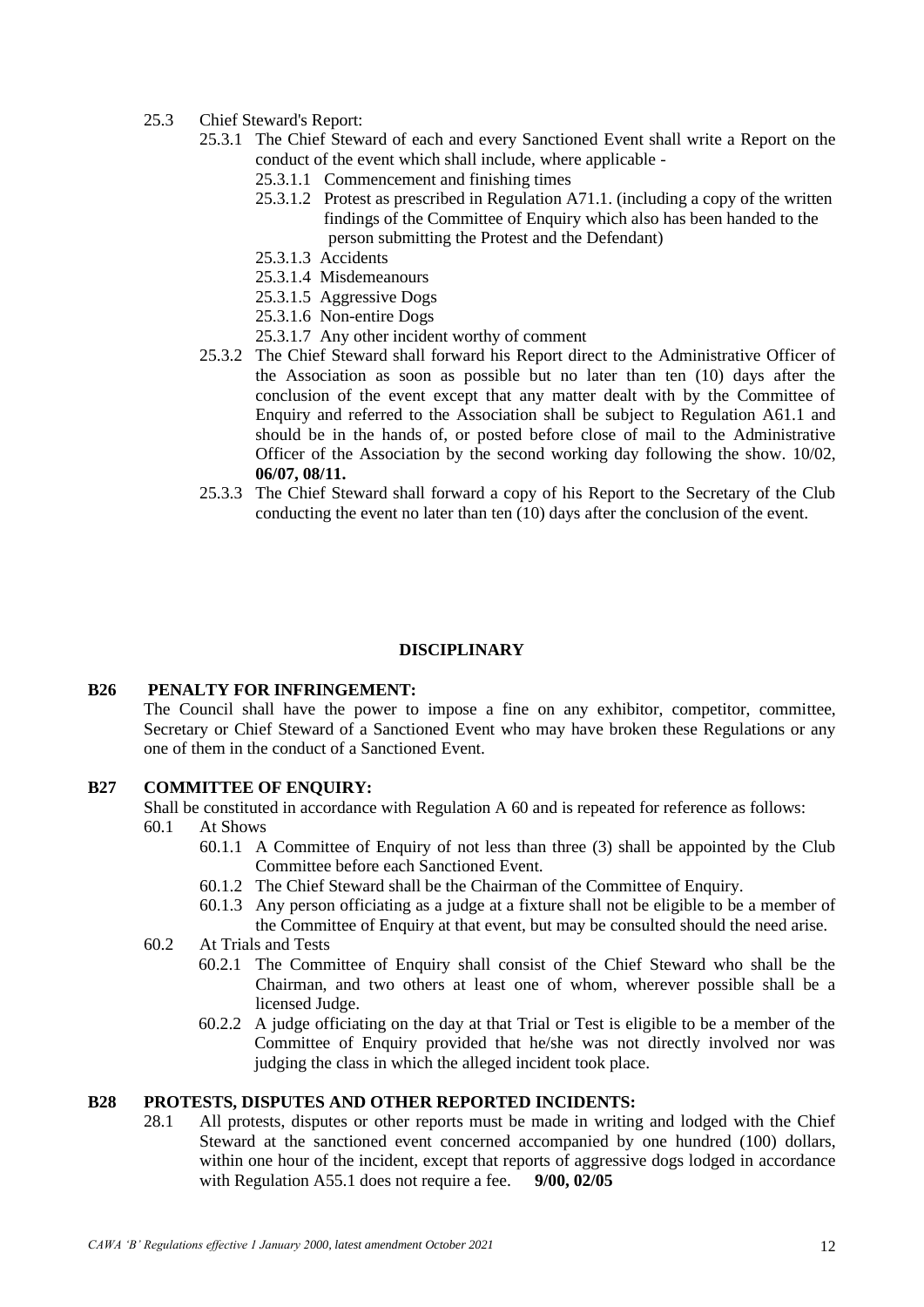- 28.2 Protests, disputes or other reports in regard to Judge's decisions shall be dealt with in accordance with Rule B43.
- 28.3 The Chief Steward/club official/trainer collects all statements from those parties who witnessed the incident. A copy of the incident report is to be completed and copies given to the parties.

No Committee of Enquiry is held, except for an aggressive dog incident.

- 28.4 Evidence from all persons directly involved in an aggressive dog report shall be heard by the Committee of Enquiry in the following manner:-
	- 28.4.1 The plaintiff and the defendant shall both be present during the hearing.
	- 28.4.2 The written complaint shall be read and witnesses called individually to speak for the plaintiff.
	- 28.4.3 The defendant responds and calls his witnesses.
- 28.5 The plaintiff may reply.
- 28.6 The defendant may sum up his case but not introduce any new evidence.
- 28.7 Plaintiff and defendant are asked to leave while the committee makes its findings.
- 28.8 Where a witness is unable to remain at the show or trial for the hearing of an aggressive dog incident that witness may submit a written statement as evidence.
- 28.9 The Committee of Enquiry shall, wherever possible, either uphold or dismiss the aggressive dog incident.
	- 28.9.1 When it is upheld the Committee of Enquiry shall refer the matter, with its findings, to the Association.
	- 28.9.2 Where, for any reason, the evidence required to reach a decision is not available to the Committee of Enquiry then the matter should be referred to the Association for further action if necessary.
	- 28.9.3 Where the Committee of Enquiry refers a matter to the Association, statements will be taken from all persons involved and forwarded to the Association's office. **06/07**
- 28.10 Where the dispute involves taking a sample of any kind from a dog the following procedure should be followed:-
	- 28.10.1 Costs. The person making the complaint must undertake, in writing, to meet all costs involved in both taking the sample and it's testing should the charge be not proven as a result.
	- 28.10.2 Person to take sample. The owner of the dog shall be given the right to nominate a veterinary surgeon or other acceptable person to take the samples.
	- 28.10.3 At least three samples shall be taken:-
		- 1 to be given to the owner.
		- 1 to be given to the CAWA to be tested.
		- 1 to be held by the CAWA as a control sample in case of dispute.
	- 28.10.4 Samples are to be placed in sealed containers and the CAWA samples kept secure until handed to the CAWA for testing.
	- 28.10.5 The laboratory used by the CAWA shall be either Murdoch University or the State Forensic Laboratory.
- 28.11 The findings of the Committee of Enquiry shall be in writing, signed by the Chief Steward and a copy handed to each the plaintiff and the defendant.
- 28.12 Should a Best of Breed or Challenge winner be disqualified by protest or any other reason and a Runner up to Best of Breed or Reserve challenge has been awarded then Rules C2.6 & C2.7 shall apply.
- 28.13 Should any other exhibit having gained a prize or award, be disqualified either by protest or for any other reason, the next on the list does not necessarily obtain such prize. The Committee of Enquiry in consultation with the judge, shall decide the question.
- 28.14 The money lodged with the protest, dispute or other report shall be lodged with the Association if the protest is dismissed, but shall be returned if the protest is upheld.
- 28.15 Right of Appeal. Should the decision of the Committee of Enquiry be regarded by the person who lodged the aggressive dog report as unsatisfactory he shall have the right of appeal to the Association within seven days.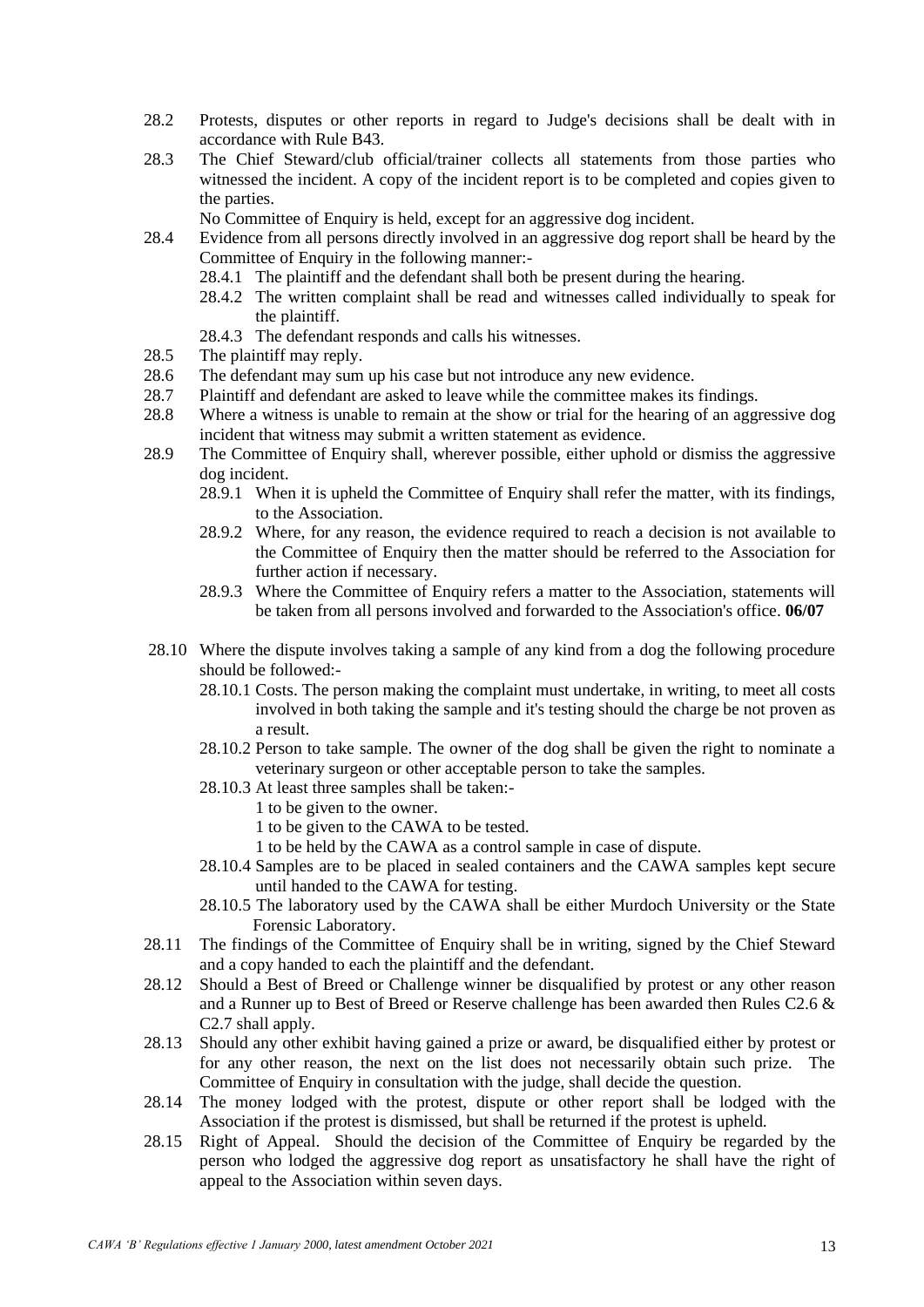28.16 Not withstanding any non-observance of this Regulation in whole or in part, any incident which is an evident breach of the Association's Regulations and is notified in writing to the Administrative Officer of the Association within seven (7) days of the event including the reason why it was not reported on the day of the incident may be referred to the Protests and Disputes Tribunal for investigation and action as it considers appropriate. **10/02, 08/11, 09/14.**

# **B29 MALPRACTICE:**

A dog shall be disqualified from winning a prize or from receiving one if awarded at any Sanctioned Event if it be proved to the satisfaction of the Sanctioned Event Committee of Enquiry or Council that:

- 29.1 Any dye, colouring, whitening or darkening matter has been used and remains on any part of the dog.
- 29.2 Any preparation, chemical or otherwise, has been used which remains on the coat during the time of exhibition for the purpose of altering its texture.

*NOTE: The coat may be cleaned by the use of a substance, used solely for cleansing purposes, but on no account shall any of such substances be allowed to remain in the coat at the time of exhibition.*

- 29.3 Any oil, greasy or sticky substance has been used and remains in the coat during the time of exhibition.
- 29.4 Any cutting, piercing, breaking by force, or any kind of operation or act which destroys the natural formation of the dog, the tissues of ears, shortening or altering the carriage of the tail or anything that has been done calculated to deceive, provided that the shortening of the tail shall be allowable where provided in the applicable breed standard, always excepting cases of necessary certified operation. Requests for dispensation in the case of a necessary certified operation may only be approved on application to Governing Council.
- 29.5 The lining membrane of the mouth has been cut or mutilated in any way.
- 29.6 In each instance where this rule is invoked, the Chief Steward of the Show shall submit a comprehensive report in writing to the next meeting of the Council.
- 29.7 Right of Appeal. Should the decision of the Committee of Enquiry be regarded by the Exhibitor as unsatisfactory he shall have the right to appeal to the Association in accordance with Regulation B 28.15 above.

# **B30 UNSPORTSMANLIKE CONDUCT:**

If a person causes annoyance by loud comments regarding a judge's decision or if a person is, in the opinion of the Chief Steward or any other official of the Sanctioned Event, guilty of unsportsmanlike conduct while within the precincts of the Sanctioned Event, the offending person may be cautioned by the Chief Steward or any other official of the Sanctioned Event and if thereafter the person further offends they may be removed from the precinct of the Sanctioned Event and may be charged with misconduct under Regulation A44. **06/06**

Reserved 31 - 35.

## **JUDGES**

## **B36 JUDGES LICENSES**

- 36.1 Judging a Sanctioned Event. No person may judge a Sanctioned Event, which is held under the Rules and Regulations of the Association unless a licence is granted by the Council.
- 36.2 Judging an Unsanctioned Event. All judges must obtain approval of Council before judging at any unsanctioned event.
- 36.3 An application for licence may be made on such form and in such manner as may be from time to time prescribed by the Council.
- 36.4 Eligibility. Only Championship Judges are eligible to judge Championship Shows. Trainee judges may only judge at Open Shows, Parades and Members Competitions.
- 36.5 Onus of Proof**.** The onus of proving a person's eligibility for licence shall rest with that person provided, however, that before a licence is granted any applicant must comply with any conditions and supply whatever information imposed or demanded by the Council.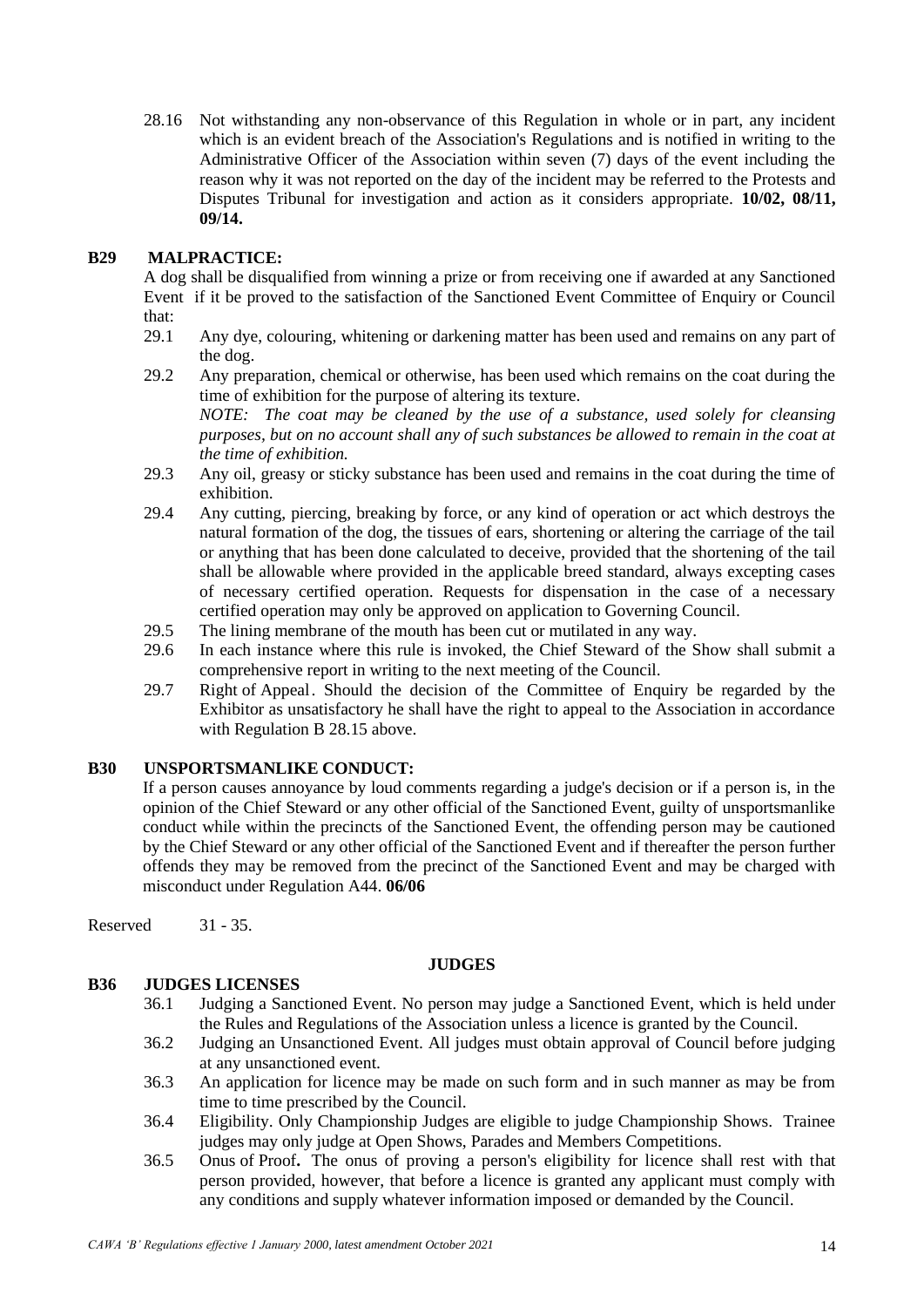- 36.6 Expiry Date. All licences shall expire on the 30th June and application for renewal must be made with the Council before 1st July each year.
- 36.7 The Council may refuse any application for licence and may cancel any licence or may suspend for any period or vary in any way a licence already granted or may grant in part only any application for licence, and the Council shall not be bound to assign any reason for so doing or to give notice to any person or persons.
- 36.8 Recognition. Council recognises only those persons who are listed on the ANKC Ltd National List of Championship Show Judges, to judge Championship Shows in Western Australia, except those who are qualified under Regulation B41.
- 36.9 Elevation. When a Trainee Judge has completed the requirements he may apply for Championship status. Championship status will not be granted automatically upon meeting all qualification requirements.
- 36.10 Qualification. When a judge is granted Championship Status for any Group or Groups, he shall be deemed qualified to award challenge certificates for that group or groups anywhere in the world. **07/04**
- 36.11 Judges' Licence Fees: An annual licence fee may be charged to judges as determined by council from time to time.
- 36.12 Trainee Judges' Fees: An annual fee may be charged to Trainee judges to cover part of the cost of training, as determined by Council from time to time.
- 36.13 Judges may not handle any dog in a Sanctioned Event at which they are officiating. Agility, Obedience and Tracking trials are exempt from this regulation EXCEPT THAT: i) the dog may not be entered in the class for which the judge officiates; and ii) the event must not be delayed to accommodate the entry. **08/05, 05/08, 12/10, 09/15**

# **B37 JUDGES APPOINTMENTS - CONFORMATION:**

- 37.1 Status. No Judging Appointments may be accepted for any class until relevant status has been granted. **11/08**
- 37.2 Championship
	- 37.2.1 A Judge must not duplicate assignments in the same breeds and/or groups within a minimum of three (3) months of each other and within a minimum of 200 kilometres at Championship Shows irrespective of State boundaries. Note: This will not apply to Neuter Only shows.
	- 37.2.2 A judge cannot exhibit, and any dog owned by a judge cannot be exhibited, at a conformation show where that judge has been on the panel at one of the conformation shows using the same panel of judges at a cluster of shows. **(ANKC 07/20, 05/20)**
- 37.3 Open Shows/Parades:
	- 37.3.1 Limitations. Trainee Judges may not judge the same Group or General Specials at any Open Show or Parade within a period of three months, which is to be held within a radius of 75 km of the venue of the previous appointment except with the approval of Governing Council.
	- 37.3.2 Suitably Qualified Trainee Judges. Any club, which is unable to engage a suitably qualified trainee judge, shall apply to Council for dispensation of the existing rule. Each case will be considered on its merit.
- 37.4 No judge shall handle any dog at any sanctioned event for financial gain this includes Aspiring and Trainee Judges. **(ANKC 10/15)**

Reserved 38 - 39

**B40 JUDGES APPOINTMENTS - RETRIEVING:** Reserved **06/15**

## **B41 OVERSEAS JUDGES:**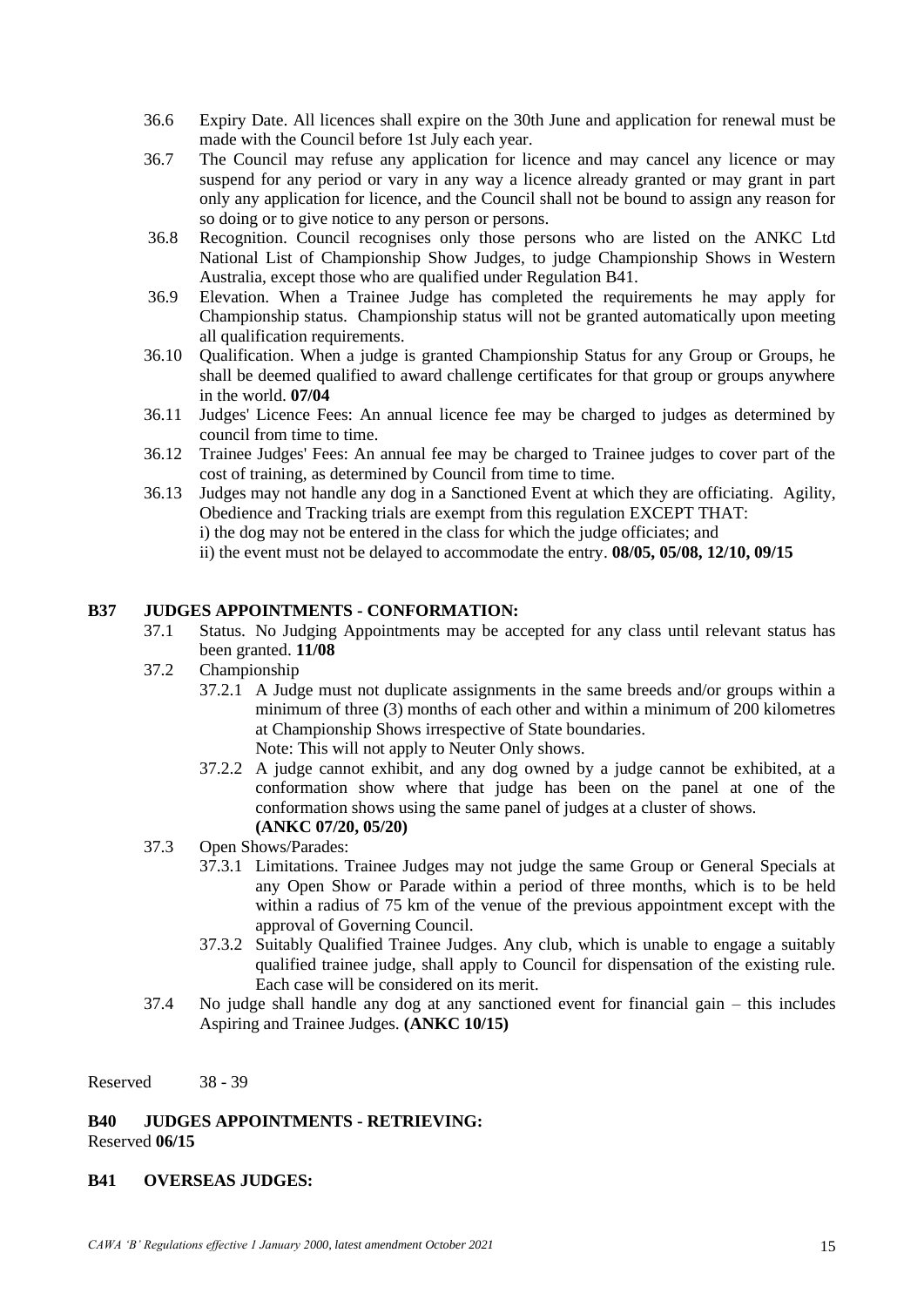To be eligible to judge at CAWA Sanctioned Shows the following requirements must be complied with:<br> $41.1$ 

- The ANKC Ltd forms "Judging Application for Persons not a Resident of Australia" and the "ANKC Overseas Judges Agreement" must be used for overseas judges and the conditions and requirements complied with.
	- 41.1.1 These forms are to be forwarded to the judge concerned by the affiliated club for completion and return at least nine months prior to the date of the first fixture.
	- 41.1.2 The completed ANKC judging application form is to be forwarded to the Association office together with a cheque for the applicable fee per judge payable to the ANKC at least nine months prior to the date of the first fixture.
- 41.2 The application must be supported by written evidence of the judge's eligibility and qualification from the judge's controlling body in their country of residence. The judge's controlling body must be one recognised by the ANKC Ltd. The Association will forward all details to the ANKC Ltd.
- 41.3 A Non-Resident Judge must be approved and have awarded in their Country of Residence Challenge Certificates, or their equivalent to a minimum of 70% of the Breeds in each group as per the ANKC Ltd recognised Group/Breed list. A judge approved to judge 70% of the breeds within a Group may judge the whole or part of the Group if split.
- 41.4 If the person cannot comply with B41.3 above, he/she must be approved by the FCI or other authoritative world recognised body to award Challenge certificates in other countries on the same basis as referred to in B 41.3 above.

# **B42 NUMBER OF DOGS PERMITTED TO BE JUDGED**:

The number of dogs any one judge may judge on a day (excluding Group and General Specials) is 250 exhibits except with the consent of the Member Body. **(ANKC 10/17)**

# **B43 JUDGES DECISION:**

- 43.1 A judge's decision on the merit of the exhibit shall be final unless such decision is contrary to these Rules.
- 43.2 Judges shall be empowered and instructed not to award any prize, special prize or Challenge Certificate to any exhibit, which they consider, is not of sufficient merit.
- 43.3 Judges shall not award a Reserve Challenge to any dog unless they consider it to be of sufficient merit to be worthy of a Challenge Certificate.
- 43.4 The judge may withhold a prize altogether where the exhibits are not of sufficient merit but he must mark his judging slip that the award has been so withheld.
- 43.5 A judge's decision shall be final except in the case of fraud or misrepresentation.
- 43.6 A Judge's decision shall be deemed to be final at the termination of his judging a class.
- 43.7 Judges shall ensure that all Challenges are signed before leaving the show. A judge may not sign Challenge Certificates, which bear the names of the Challenge winners until he/she has completed all judging for that Group.

# **B44 JUDGES' SHEETS:**

- 44.1 Properly compiled and separate judging sheets must be provided for each judge.
- 44.2 The judge may elect to mark the judging sheets himself, and if so, should initial each sheet as it is completed.
- 44.3 Where a judge elects not to mark the judging sheets, it becomes the Ring Steward's responsibility to do so before allowing the exhibits to leave the ring, in which case the Ring Steward should initial each page as it is completed.
- 44.4 Any alteration made by the judge must be initialled by him and where such alteration is made when the judging sheets are handed in, they must bear the time of making such alteration.
- 44.5 All judging sheets shall be signed or initialled by the judge and/or the Ring Steward.
- 44.6 The initialled sheets shall be retained by the Club Secretary for at least 12 months from the date of the last day of the show.

# **B45 JUDGING FEES**